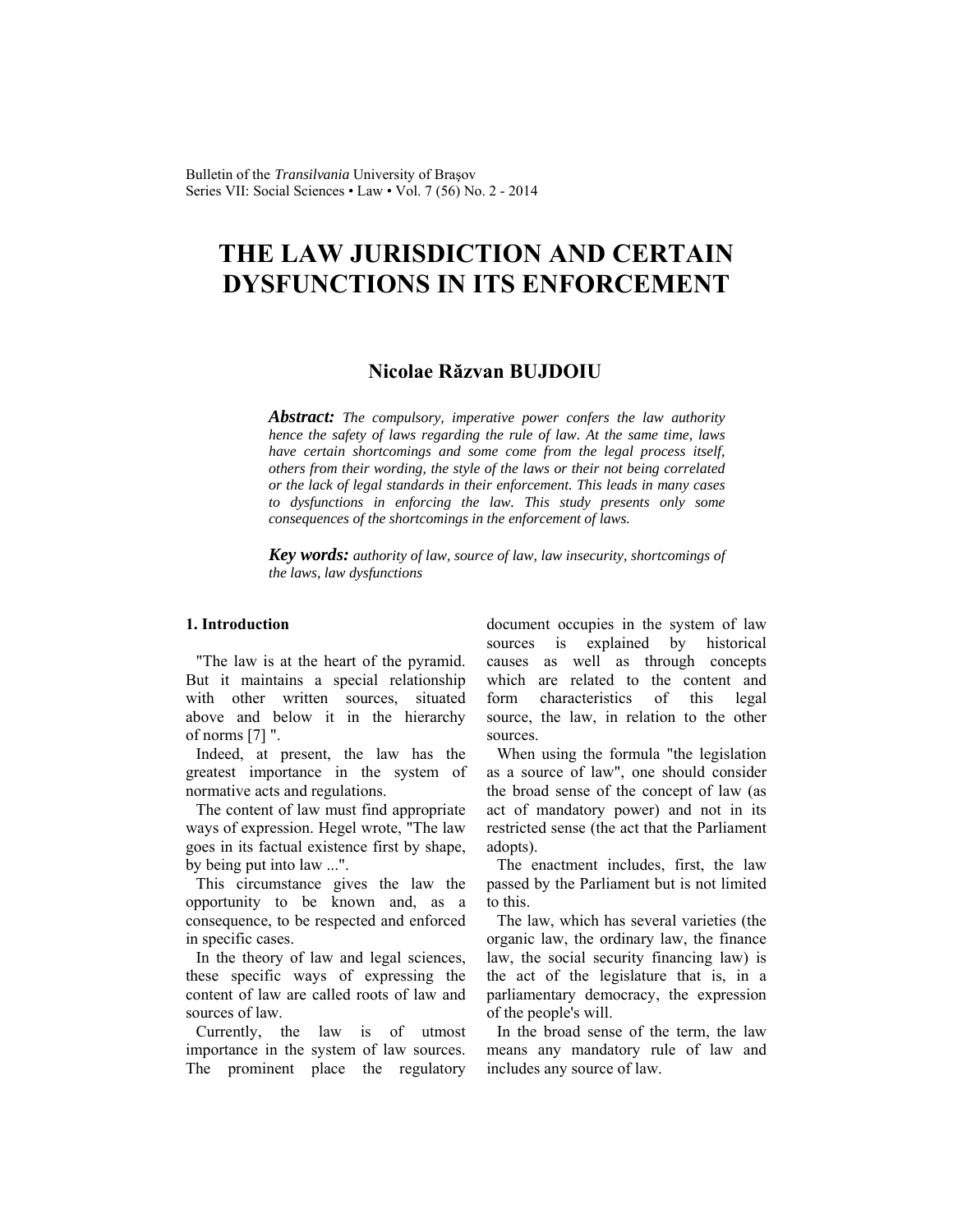The mandatory power of the regulatory act confers the law the unmistakable attribute of its authority in the system of the written law. H. Kelsen, an Austrian lawyer, seeking the origin of the compulsory essence of the rule builds "the pure doctrine of law [6] "according to the image of a pyramid in which each rule gets its" validity "from a superior rule that founds, in its turn, the validity of the lower standard".

Through successive regressions and accessions, thinking reaches the top of the pyramid, dominated, according to Kelsen, by the Grund norm (the fundamental form), which led to the "normative" theory.

This exaggeration through excessive rationalism reflects the idea that the rule is no longer a content but a form of thinking, "The fundamental form" always remains a "mysterious" presence, designed to ensure the deficiency of the Kelsian pyramid.

The safety of laws on the organization of the rule of law and the possibility of their immediate enforcement confers them an incontestable superiority over the other sources of law (especially to the custom).

The law is a true indication in legal progress, that peoples have moved from simple customary law practices to the written law. The right as organizer of social life could not be conceived in the absence of the authority of the laws emanating from the legislative institutions.

Legislation is the source of law created by the public authority bodies vested with legislative powers (the Parliament, the Government, local administrative bodies), which contains compulsory rules whose application can be achieved, if necessary, by the coercive force of state intervention.

The predominant position of the law in the modern system of regulatory documents is determined by the need to ensure the safety and the stability of the legal framework. Society certainly experiences the need for security, clarity and order in inter-social relationships, relationships that are characterized by a high degree of complexity, by an accelerated rate concerning the progress of social productive ties, the exchange of activities.

The rapid changes taking place in the modern industrial society generate a kind of uncertainty regarding the law, multiple uncertainties resulting from this accelerated trend of social changes.

For the acute need for safety, a safe and permanent measure becomes necessary. The law comes from the uncertainty of law under the rapid changes that occur in today's society.

The court order has authority (power) of res judicata. It means that the judgment in the same case cannot be reopened later, thus ensuring the stability and security of legal relations.

The authority and hence the predominance of law arise from the situation that it lends itself more easily to the application of development and systematization methods - computerized methods, legal programs, etc.

The system of regulatory documents is composed of laws: laws (in the narrow sense), decrees, judgments and orders of the government, regulations and orders of ministries, decisions and rulings of local administrative bodies.

The central place in the system of regulatory documents it occupied by laws.

It is normal to be so, if we consider the fact that the law is the regulatory document elaborated by the Parliament, the legislative power body which expresses the will and the interests of voters.

Other general acts, laws in the broader sense, legislated in accordance with the normative powers (with regulated capacity), distributed through the Constitution to other bodies (the executive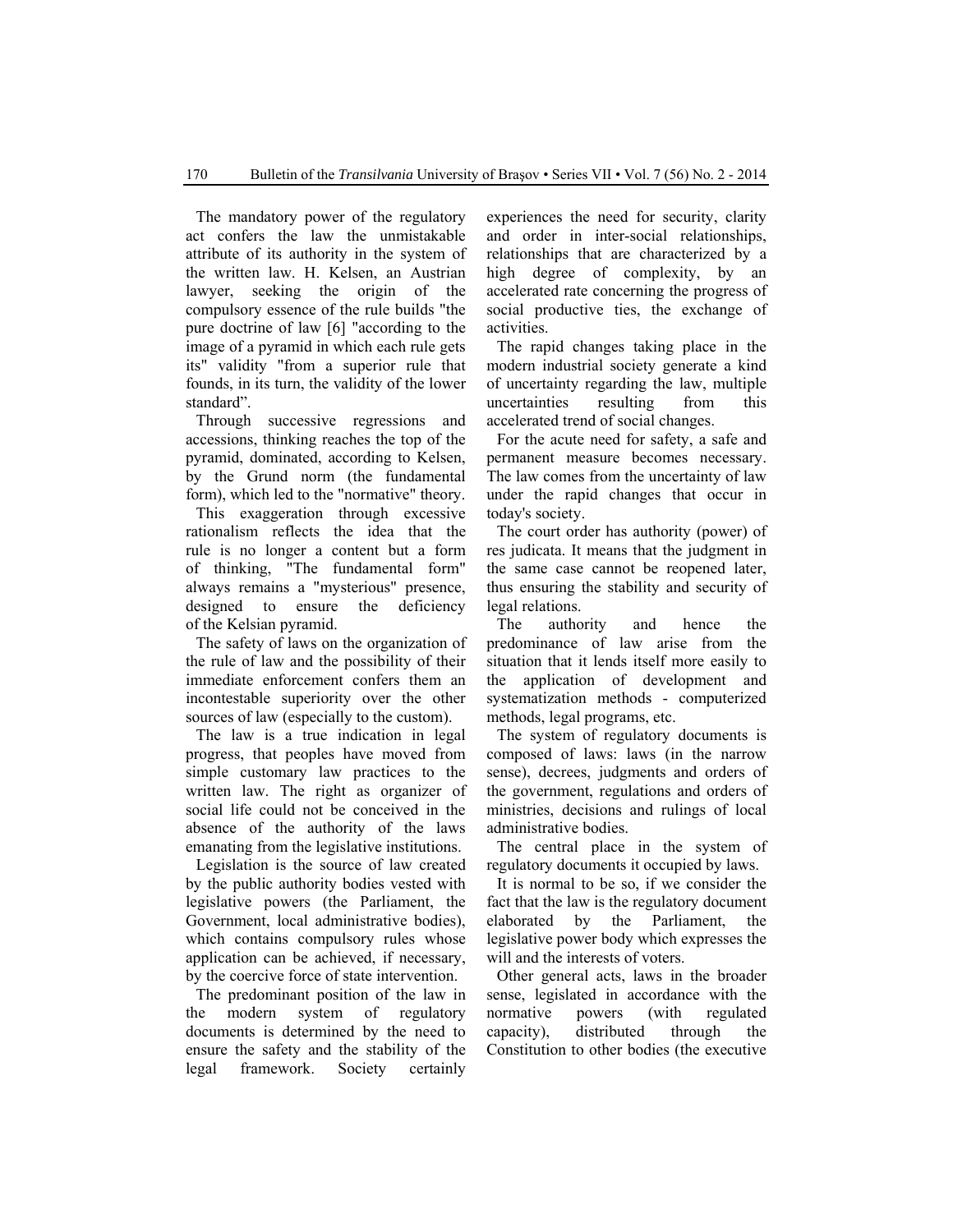ones) should be subordinated to the laws passed by the Parliament.

They are developed with a view to the execution of laws. The law has all the characteristics of the rule of law which oppose it to a scientific or moral law [8] abstract, general, permanent and compulsory.

This last characteristic should be noted: a law is imperative when individuals are not allowed to deviate from it by convention; it is suppletory (or dispositive) when a manifestation of the contrary will is sufficient in order to remove it.

The distinctive aspects of the law reunite at least three specific features: it has a special elaboration procedure, it always has a normative character, it has a primary and originary regulatory jurisdiction, in the sense that the social relations must find regulatory reflection primarily in the content of the laws and not in other regulatory documents.

The authority and the status of law arise from the fact that it is even automatically included in the formula of justice which brings together three dimensions: the law, lawfulness and law enforcement [4]. Essentially, the formula of justice could be this: to give everyone what is his/hers.

While justice is the very purpose of the justice act, the law can only be a means to meet this end. However, in practice, the procedure is often inappropriate, which turns this value-means which is the law into a value-end.

Hence the frustration of people who find themselves set somewhere in a legal text that has nothing to do with the reason for which they addressed justice, and do not understand why the latter cannot solve their problems.

The judge correctly and conscientiously fulfils her/his duty incumbent to her/him by the law which s/he abides. Still, people do not specifically ask for law enforcement, they come to justice because they want justice and then, we think it is appropriate to ask ourselves whether the justice mechanism did not turn into a real stereotype that functions mechanically only by law enforcement.

The resort to Montesquieu could help us claim that "something is not right because it is the law, but it must be the law because it is just." The law must be consistent with reality, it is made precisely in order to help people and to dominate them from somewhere above.

The essential and decisive moment in the application of law is when you're right and the law does not render you justice, this is how difference is made between judges. A correct judge applies the law without being only interested in justice, he does his job, but a good judge does justice even if he risks sometimes not to enforce the law very precisely, but he does his duty to judge in its spirit.

The law is nothing but a manifestation of real life, and when the reality we live in lacks correspondence between the law and the sense of justice, nothing should stop a judge from proceeding independently in assessing what is just, even if he has to adjust a law through the interpretation that she/he gives to it.

Otherwise, we allow people who come to court only the opportunity to appreciate based on their natural ability what is just or unjust, and from there to the strong distrust in justice, there is only one step.

Judgments must be true guidelines in forming the sense of justice and not in that of forming an exaggerated legality.

In a relationship in which they are placed, the law and the person should undoubtedly specify what matters most in order to avoid this state of confusion that is reflected at society level. We believe that what matters is the person.

If we choose our values according to the importance we give to certain things, we can say that the highest value for most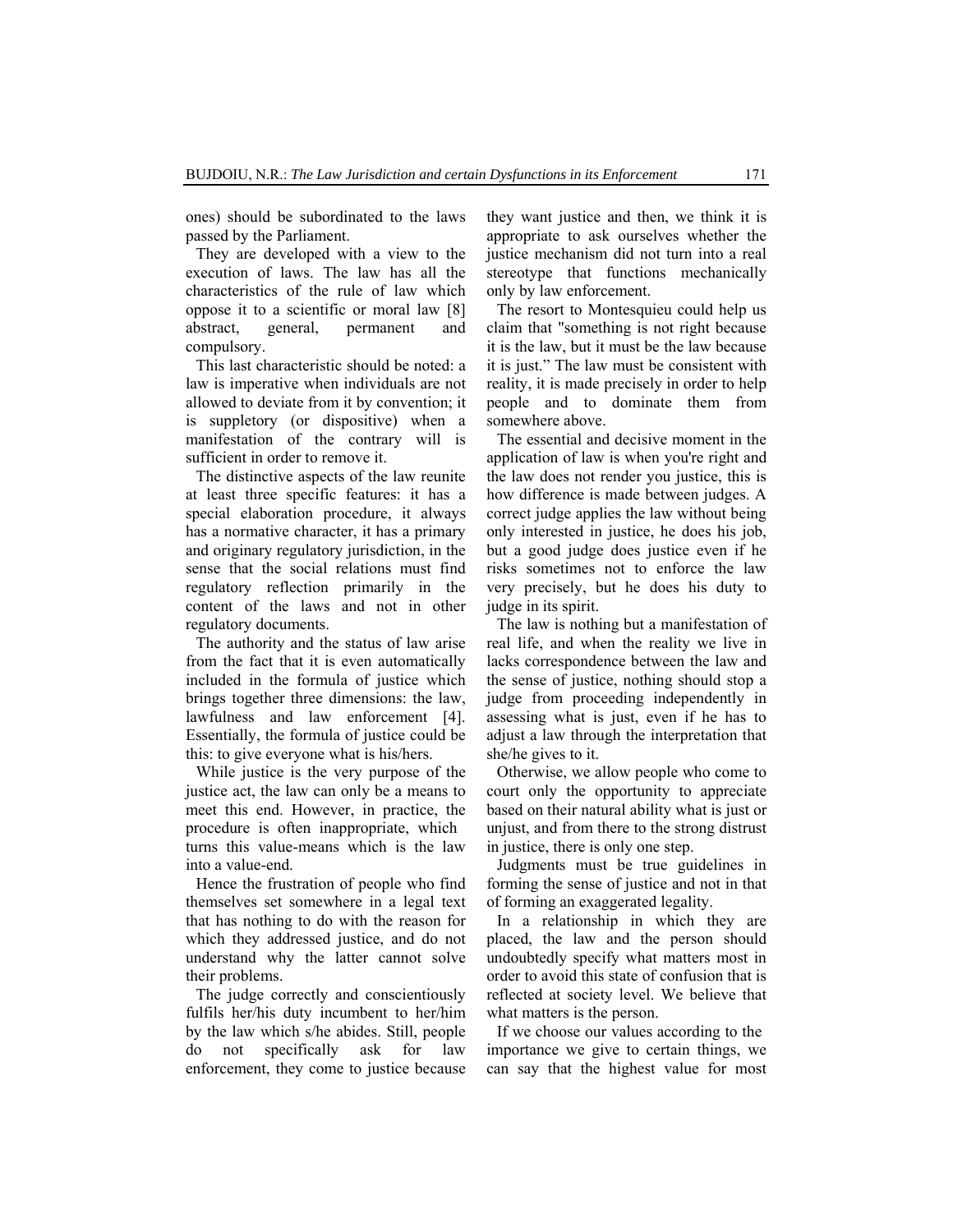members of society is the person and not the law, and the parliament that makes the laws [5], and the government that enforces them, and the judges that use them to do justice, because this is how it must be.

The mere legality is insufficient as long as it is not legitimate and it remains a simple legalism based on formalism.

The society feels that the state subject to the rule of law implies that lawfulness should not be regarded as the central value of law, this only becoming an accessory value, a value-means compared to the value-purpose represented by the individual.

And what is sanctioned by the people is the fact that the judge gets to be more concerned with legal norms, their application, without taking into account the reality.

Truth, justice cannot be in law but in reality that is brought before justice. The supreme value that must be respected is not the law, but the dignity of the person and the protection of their rights and freedoms.

The poor perception of justice comes from the fact that people expect justice from the court of law and receive only the justification of a law. Justice must exist for a reason: that of doing justice.

The way justice operates may be deficient, not only by the tension of two poles (two parties). It would be right that the functioning of justice be done by charging it from a single source of energy: moral principles.

They should be the fitting of any law, and of any act of justice, so that people do not wander in search of justice.

The law can never take the place of morality, because the law can never create virtuous people, but only cautious and clever people. That is why justice must therefore be firstly a measure for us and only then for the others.

Dysfunctions in the application of law derive from the shortcomings of the law [3] .A saying postulates that "the law is a necessary evil." As imperfect as it is, it is the condition of "freedom ".However, certain laws suffer either from congenital defects or faults inherent and independent of their established rules (which can be fundamentally good), revealing, in addition, the poor customs acquired by the government, almost always at the root of these texts, and by the Parliament [7] .Two French authors, Ph. Malaurie and Patrick Morvan reveal six categories of legislative shortcomings:

1. The laws "that include various provisions" for example the laws that include various social measures or economic and financial provisions. These contain, according to the opinion of the two French lawyers, university professors, "a considerable quantity of heteroclitic provisions."

There are "supermarket" laws, obese and without coherence. Lawmakers, justly assert the idea that the authors mentioned, vote projects whose content they ignore, the law no longer expresses the general will (not even fictionally), but that of ministerial services [7] .

2. The circumstantial law. They regulate individual cases and grant privileges (private law).The shortcomings of this law are seen in the fact that they favour private interests, the legislature loses sight of the general interest, abuses of its legitimacy and compromises the dignity of the law.

The result: an influential pressure group can obtain "its" law, even breaching fundamental freedoms.

3. Temporary laws. These treat the law as an interim product and do not have vocational firmness.

4. Retroactive laws and Validation laws favour legal uncertainty and violate the scope of judicial authority.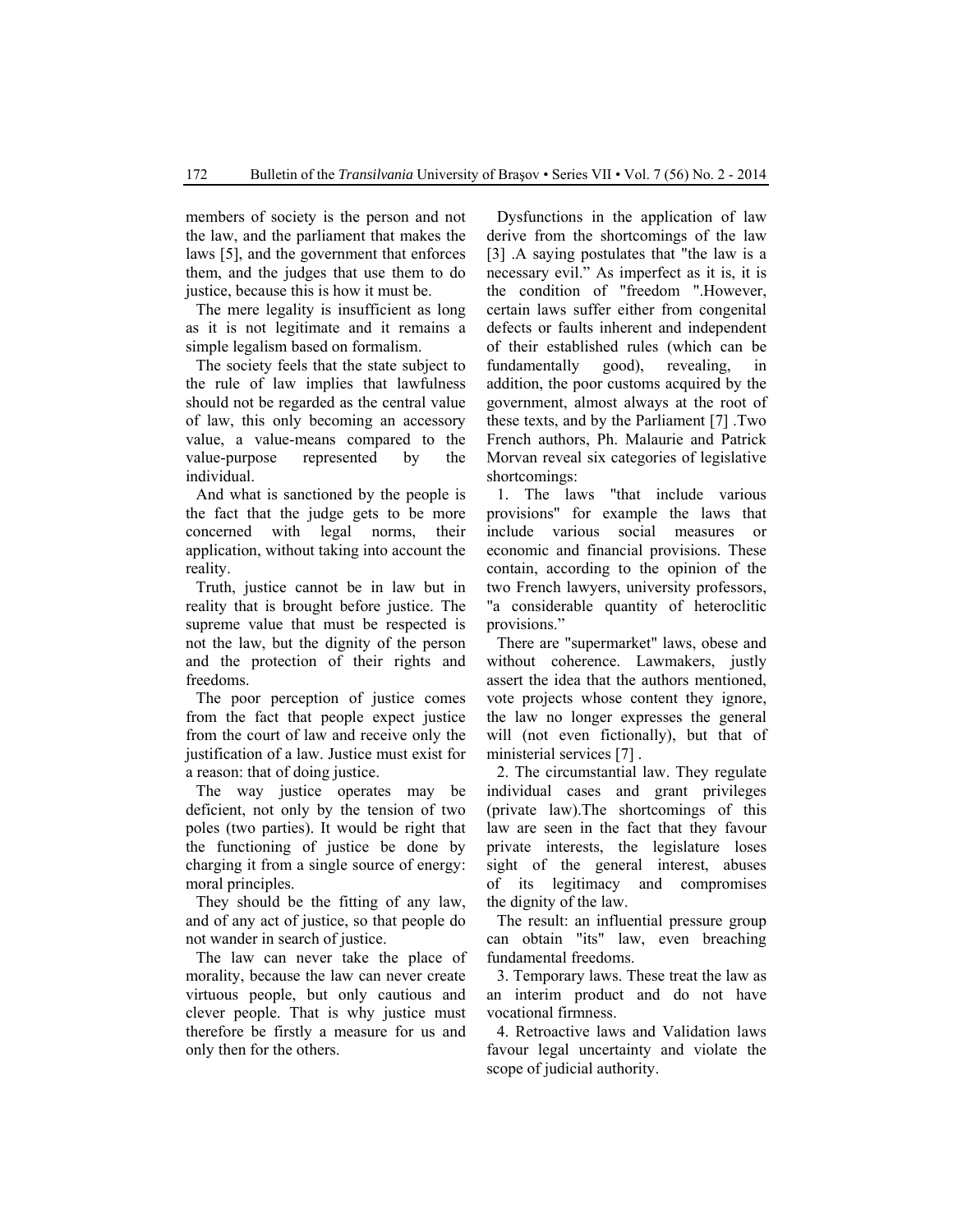5. Symbolic laws. It is the situation in which the law does not change the positive law but the legislature takes refuge in symbolism rather than face the fundamental realities (unemployment, poverty, economic crisis, urban planning).

6. The laws correcting the laws enacted a short time before. They betray the poor quality of legislation and the rush in their issuing.

In our opinion, this picture of the shortcomings of the law with deep consequences in conducting, enforcing the law may be attached several other major shortcomings: the ambiguous legal texts, the mismatching of laws, the lack of sufficient legal standards.

Without them, many concepts covered in the content of the laws receive conflicting interpretations in an intuitive and empirical manner from judges, being the object of equivocal assessments. It is the case of the notions of "possible" "normal" "reasonable" "excessive" "significant" '"sufficient" "notorious" "serious" '"manifesto" "morals" "good father of a family" "family interest", "interest of the child ","business interest "," seriousness of the offense", "severity of the damage "," night time ","obscene", "right now", "soon", etc.

Hence, in the absence of a standard as a reference of reality, when enforcing the law, the judge is inclined to use discretionary power in assessing and measuring behaviour and situations in a case or another.

We assert that is necessary to create a discipline of Legal Education according to the French model which would have the purpose of making laws and regulations so that the legislature and not someone else should define the norm of interpretation, of incrimination, to develop the legal standards of the terms used in laws and to provide a good legal determination and evaluation of them in the judicial process.

"In the doctrine, it was proposed that where the legislature has not yet defined the meaning of technical terms that the criterion of "the living law" be used, namely the law created by case law, giving an unlimited credit to the way in which case law has interpreted the respective technical term (especially the case law of the Court of Cassation).

It is not difficult to see that in this case, jurisprudence is given a decisive role in making up for the legislature's shortcomings (which had abdicated from its duty to clarify technical terms), which exceeds its functions [9] .

People do not ask specifically for the enforcement of the law, they come to justice because they want justice.

It is appropriate to ask ourselves whether the justice mechanism has not turned into a real stereotype that works mechanically only by enforcing the law?

"The problem of interpreting the law is primarily related to law enforcement. Often, the problem of law enforcement is reduced to the problem of settling litigations by the courts of law, the law enforcement act being close to a litigious situation and a pre-existence rule".

This view is inaccurate because the enforcement of the law aims at the fulfilment of purposes in terms of social life, and the interpretation of the law is essential in the implementation of the law; we will say then that law enforcement is not satisfactory, for it involves the interpretation of the law [1].

Indeed, the application of the law aims at its finality within the scope of social life and the interpretation of the law is indispensable in the application of law.

That's why law enforcement is unsatisfactory for it involves the interpretation of the law. From here numerous discussions start, particularly in terms of the perception of justice.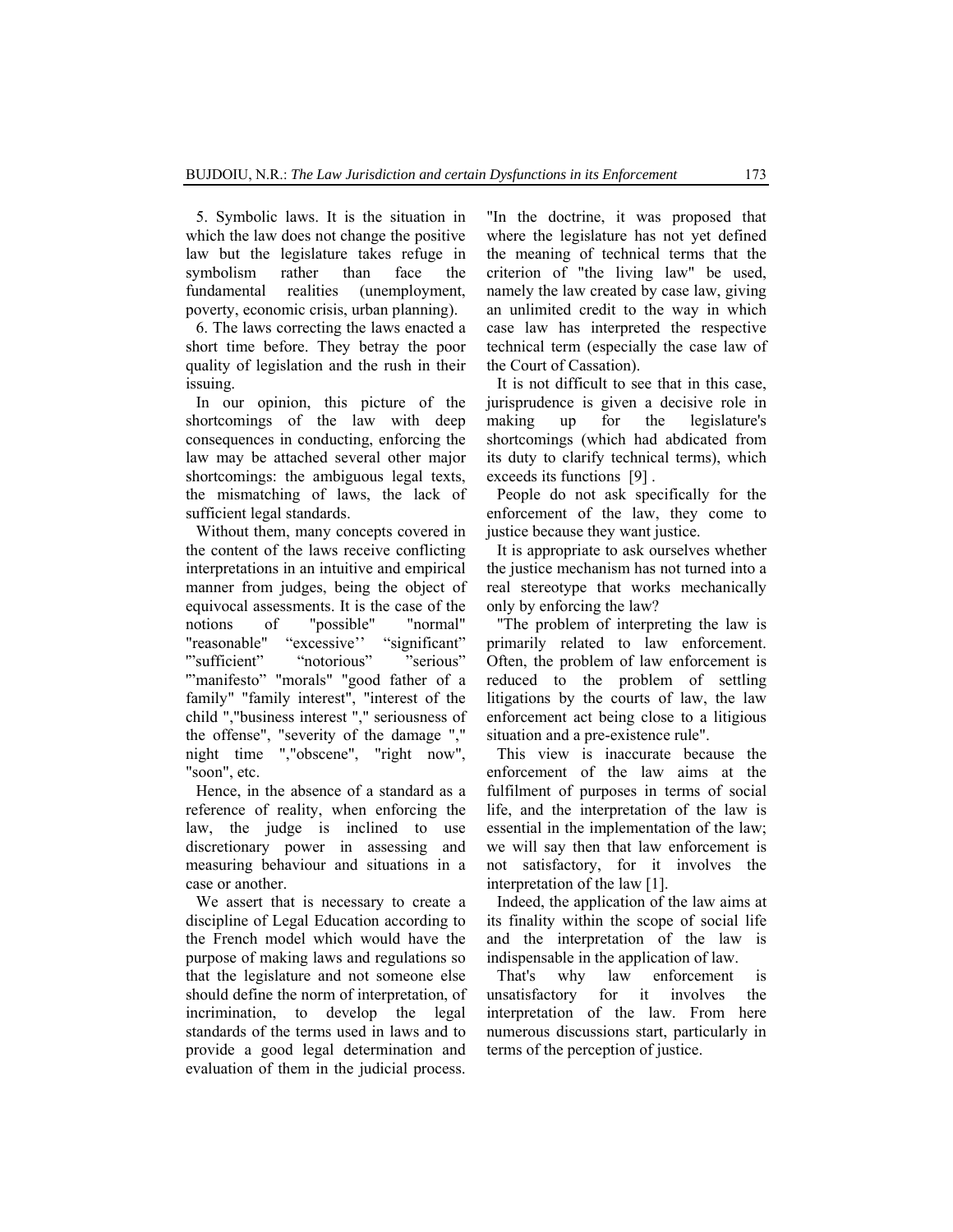The proper functioning of justice should be done by feeding it from a single power source and that source can only be moral principles.

They must be the backbone of any law and of any act of justice for people not to wander in search of justice. The law will never take the place of morality, because the law will never create virtuous people, but cautious and clever people.

Justice, as a public service has a welldefined role in the realization of justice. In the fundamental law of each state, justice is one of the essential attributes of the state, being embodied in various expressions "judicial power" "judicial authority" "jurisdictional authority" etc.

The law is distinguished by some specific features: it has a special elaboration procedure, it has a primary and originary jurisdiction, in the sense that the social relationships must find regulatory reflection in a primordial sense in the content of laws and not that of other regulatory documents.

Before measuring the area of its range in time, the law must be defined. The word law [2] has multiple meanings (polysemy).

Etymology: from the Latin "lex" which apparently comes from the verb "to tie", but there are two corresponding verbs "legare" and "legere". "Legare" means "to bind", to compel. In this sense, the law would designate any rule that binds, written or not. "Legere" means "to assemble, to gather", the sense being in this case that the law is a rule that we read, written by a higher authority of religious people in the early times (the Tables of the law were written by Moses and Aaron, being dictated to them by the Divinity).

The laws need to mirror the state of a nation, to reflect its degree of development and understanding.

Only in this way can they benefit from the support of the majority, who would adhere to the sense of justice and safety

that laws generate and instil in those who believe in social values that laws protect and coordinate for the good functioning of society and for the creation of a climate of understanding, based on the coexistence of freedom.

The law, prevalent today in law systems, contributed to the progress of human relationships within the community and to the development of society from ancient times to the present, when the state subject to the rule of law is the predominant form of organization based on respect for individual rights within the broader framework of respecting the rights of the entire society.

Hegel wrote in this regard: "The sun and the planets have their own laws, but they are not known; the barbarians are governed by instincts, morals, feelings, but they are not aware of this".

Through the fact that the law is established and known, all the accidental issues connected to feeling, to subjective opinions, to various forms of vengeance, to mercy, to selfishness are eliminated and only thus the law acquires its true identification and attains the true honour it deserves.

Only through the discipline of understanding does it become capable of universality, as in law enforcement, conflict arises in the fact that the judge's intelligence has an influence, for this is an absolute necessity, otherwise execution would be something completely mechanical.

The need to understand, in other terms, the interpretation of laws, is accurately depicted by the remarkable lawyer and economist Friedrich Hayek, Nobel laureate when stating that the judge's mission "is to explore the implications contained in the spirit of the whole system of legal rules in force or to express as a general rule what had not been explicit enough previously ".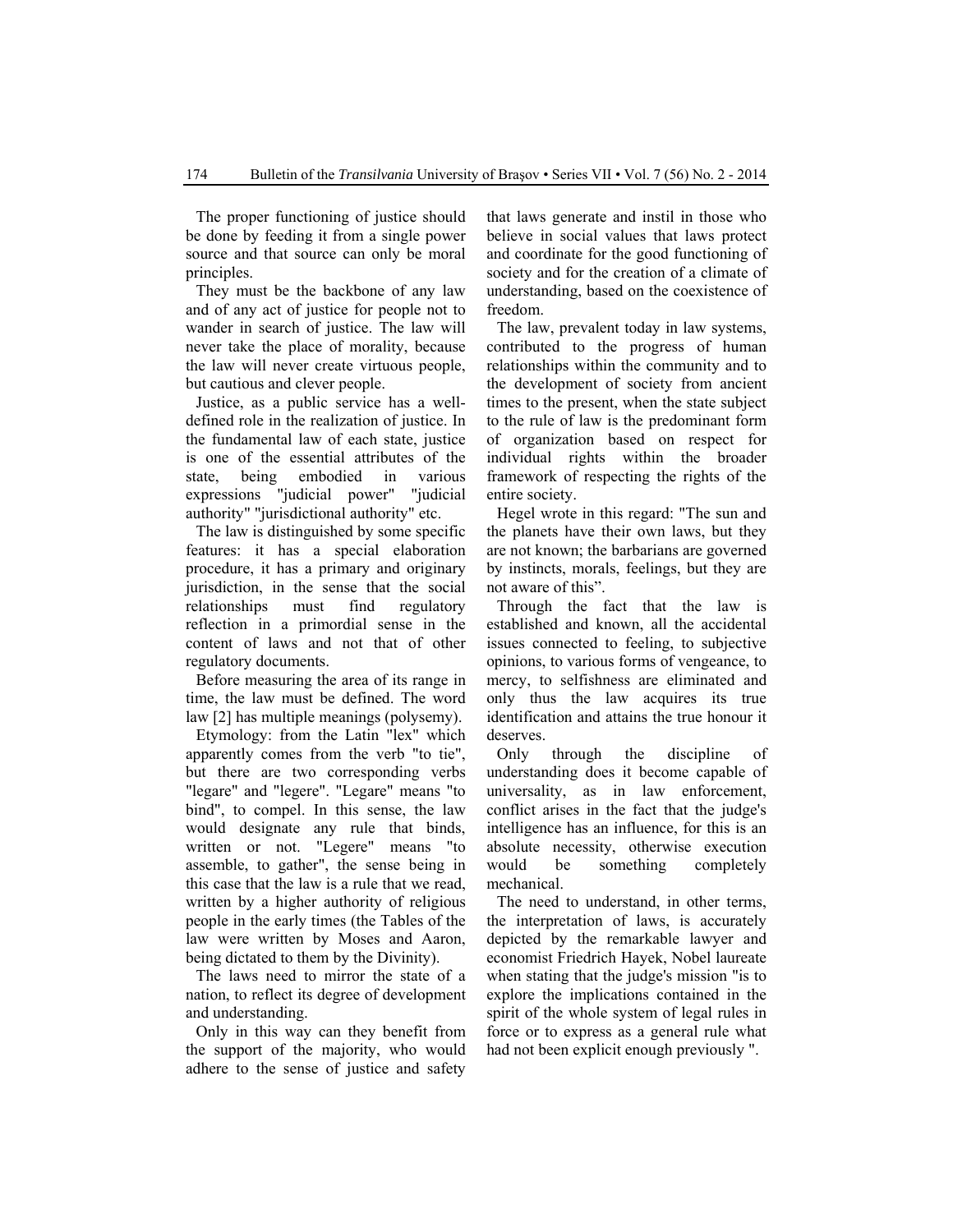The shortcomings of law are suggestively encompassed in the popular expression "law is a necessary evil." But, no matter how imperfect it may be, the law is the condition of freedom, it is the one which frees people. The condition is to admit that there is no true freedom without constraint.

In this respect, the law, as the distinguished jurist Eugene Speranţa remarked, is like an idea that possesses the individual all his life, which influences his whole conduct.

Moreover, without ideas, without ideals of righteousness, justice, equity, the human life has no sense or goes in a wrong direction, it may fail.

Without justice, that is without justice and equity, the law cannot be understood, it would only be a means of torture among people, and not a means of peaceful coexistence among them.

Deviations from the social order can not leave indifferent the existing institutions responsible at a social level, in the sense of these not intervening.

It is therefore required to generate and regulate (renew) certain coercive mechanisms which would lead to the observance of rules and standards of conduct set by the agreement of the majority of members that comprise the social community, both the legal ones, as well as of those that refer to habits, customs, duties or civic responsibilities.

When individuals' adherence is manifested towards all existing rules in a legal system, the legality of rules involves the presumption of their legitimacy. In this regard, a number of views expressed in the legal literature consider that a legal norm will necessarily be valid and effective according to the criteria of legality (formal validity) or that of legitimacy (informal validity), expressed by the degree of adhesion of the individuals regarding rules.

However, none of the two forms of recognition, reception and adhesion regarding rules necessarily implies the other, although they tend to converge in the legal system regarded in space and time.

The effectiveness and functionality of a legal system are not reduced to the mere adherence to a set of rules and legal requirements, but requires the identification of "secondary" rules which result from the application of the "primary" rules at the level of the different individuals and social groups. So, in assessing the legal and legitimate validity of the legal rules, three components that participate at social scale must be analysed: the legislator, the judge and the social actors.

1. Most experts agree that defining, clarifying and interpreting the legal rules is concomitantly based on two principles: that of rationality and that of the sovereignty of the legislator.The legislator is regarded as the personification of the legal system.

2. Those who carry into effect the enforcement and compliance of rules (the judge). In the judicial system, the judge is the most typical "character", having the duty to enforce the law and to make justice by ensuring the legality and legitimacy of the solutions given in conflicts or disputes between individuals, groups and social institutions.

It is a kind of "intermediary" between the author of the rule of law (the legislature) and the social actors who are subject (voluntarily and forced) to rules, having the role to interpret and enforce the law text in the judicial process.

The special position of the judge derives from the situation that, on the one hand, s/he is obliged to give reasons for her/his decisions to the parties involved in the process, in other words to justify both the merits (the justness in relation to the rules), as well as the legality (in relation to the rights and liberties).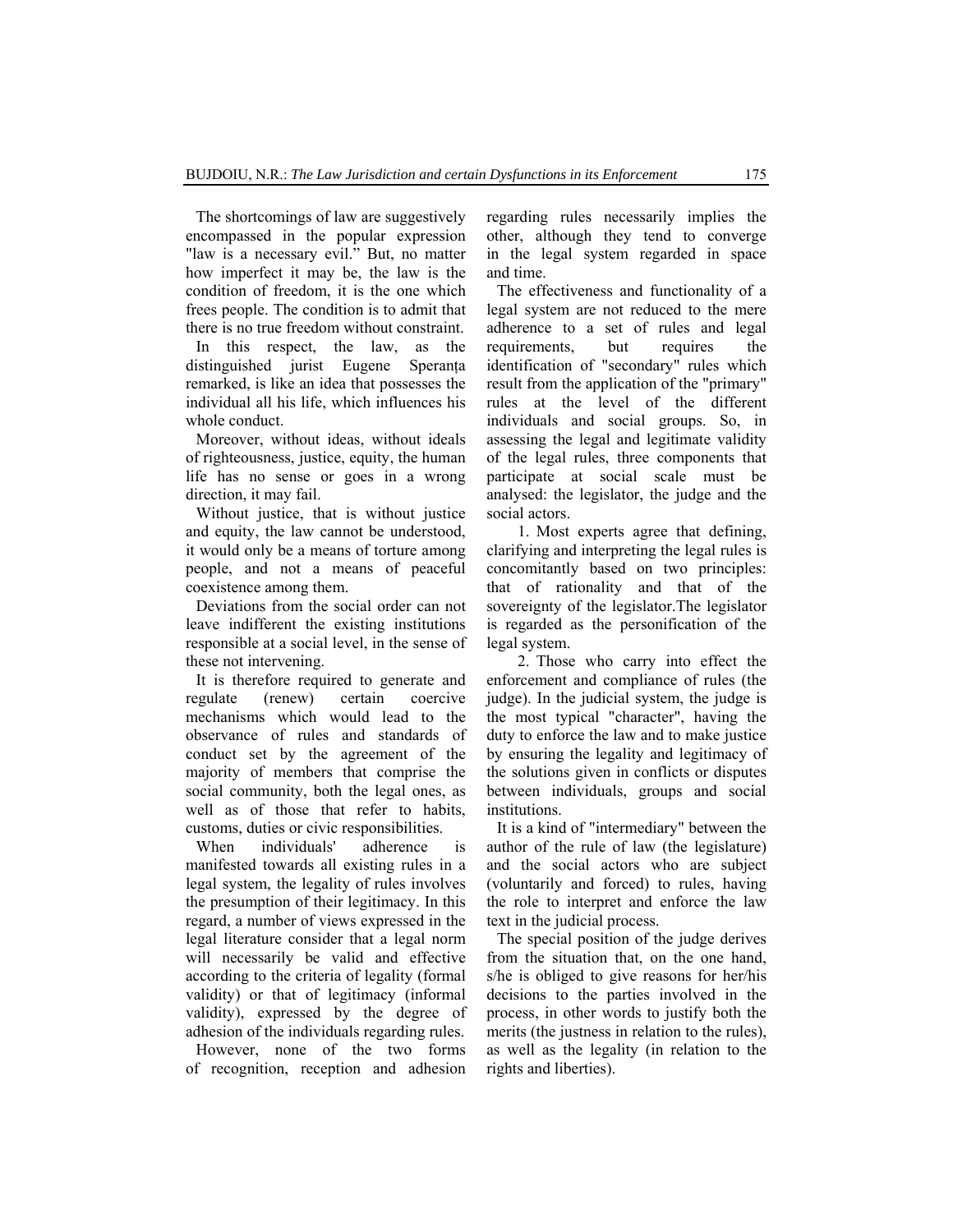3. The individuals who are subjected to the rules and the way they react towards them (social actors). In this case, we include the individuals or social groups to whom the rules are intended and who can accept, bear and respect them or, conversely, they can infringe them.

Consequently, there may be individuals who recognize both the legality and the legitimacy of the rules, which ensures their consensus and adherence, but also individuals who do not acknowledge them, thus being nonconformists, deviants or even delinquents.

The legislation represents therefore a fundamental principle of any legal system, implies complying with the laws and normative acts by all state and non-state institutions and organizations, by all the players authorized to enforce the law, as well as by all individuals in a society.

The law has two basic purposes:

a.To formulate rules of conduct by establishing roles that individuals must meet;

b. To make sure that these rules are observed and respected by using legitimate means of pressure and coercion;

In this way, the law ensures the order and social integration.

From this viewpoint, the validity and effectiveness of law depend to a great extent, on the degree of similarity that exists between:

- the ethical-cultural model that refers to the forces of tradition (ideals, values, feelings, aspirations, the social ones);
- the roles established through the rule of law;
- the needs and aspirations of individuals who perform these roles.

The concordance or the disaccord among the three elements causes at a certain point the law to evolve before the society, generating certain social changes, however it can lag behind society, becoming a factor of social immobility.

When referring to the operation and validity of the law, we aim for two directions. On the one hand, the whole judicial system with all the institutions meant to ensure the execution of law. On the other hand, the democratic institutional system of regulation that can provide on time or late the laws necessary for the operation of areas, of social, economic life, the cohabitation of individuals in a society characterized by order, safety, stability.

The scope of regulation provides, not infrequently, ambiguous laws, although the law must have a degree of generality. In practice the judiciary system faces difficulties arising from laws contradicted by certain orders issued by the ministries in charge. Due to certain gaps and ambiguities, changing the law in the same field is a common practice, resorting to emergency ordinances which are then modified, or, as the law specialists consider, a law must function constantly at least two three decades in order to take effect.

Sources of legislative inefficiency and questions regarding the validity of the law also come from the fact that some laws or parts of their corpus enter into force far beyond the deadline imposed (e.g. the pension indexation according to the current law of pensions).

In judicial practice, we encounter misused laws, improper sentences with the force of *res judicata*. But laws are made in order to be used but not to make way for illegalities. Unfortunately, some officials have acted in this way and have found favourable illegal solutions to some judges.

Another failure in the realization of the law stems from the fact that some laws apply only to certain people and a blind eye is turned to others, which encourages corruption.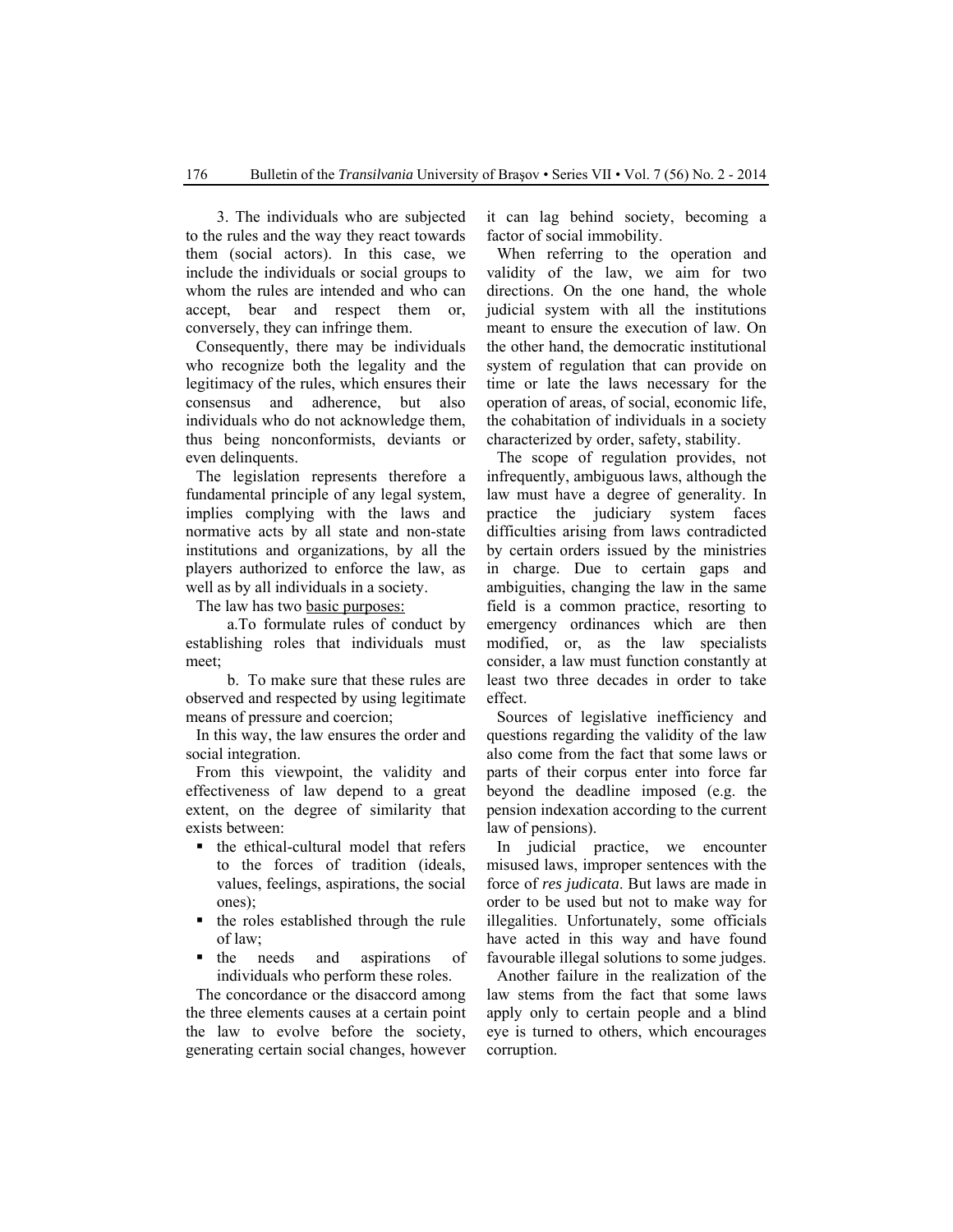Due to the gaps and uncertainties of the laws, the problem of interpreting the laws intervenes, which correlates inextricably with law enforcement. Often, the problem of law enforcement is reduced to the problem of settling the litigations by the courts. This view is precarious because the enforcement of law refers to achieving its functions and aims in terms of social life, and the interpretation of the law becomes essential in its implementation.

The process of law enforcement has a complex character which does not limit to the interpretation of the law. Many arguments testify to this. Thus we invoke the link between the deed and the law, complex connection which requires that any legal solution result from a particular reasoning related to a variety of intellectual methods.

Other arguments derive from the letter and spirit of the texts, from the legal reasoning, from the deed-law or judge-trial report. In this way, the legal phenomenon goes into the concrete relations of social life.

A thorny issue regarding the interpretation of the law is whether this action is dictated only by the need to fill the gaps, the regulatory deficiencies and to regulate the ambiguities of the written rules.

Therefore, the problem of interpreting the law is necessary as an ancillary activity assisting the enforcement of the legislative texts, or does it cover essential aspects of law enforcement in general?

Currently the interpretation of the law actually aims at filling the gaps, detecting the ambiguities, but this activity should not be turned into an end in itself. The interpretation should be designed to increase efficiency and rigour in its substance, of the rule of law, in full agreement with the general purpose of the law so that the right become effective in social life.

The rule of law externalizes judicial order, it represents the formal element that can not be separated from the basis of law, from the foundations and purposes of the legal system. The temptation to legislate everything, even when this is not required, when it is not necessary inevitably causes the complicated invasion of the space for law estimation.

Legal statistics show that the area of laws and regulations of its kind in Romania is currently excessively loaded with tens and hundreds of unnecessary laws, some of them incomprehensible not only for the common people but also by the professionals of law science and practice.

The situation was created in the first decade after the Revolution and was perpetuated and amplified in Romania's EU pre-accession period when hundreds of laws were adopted, some obviously necessary in accordance with the spirit of Community law but others remaining superfluous. Without a radical cleaning in the sense of a radical clearing of the judicial map of unnecessary laws and regulations, the Romanian law today is hindered in the exercise of its mission and true essence.

It is noteworthy what the French specialists (Portalis) assert, that the excessive use of law in the contemporary era depreciate it. The same specialists call this state with expressions such as "legislative inflation", "bulimia of law".

Tacit had already denounced legislative inflation at the beginning of our era. The situation is repeated for the contemporary era is marked more and more by a bulimia of legislation.

The recourse to the rule of law trivializes its essence given the excess of legislation. The rule of law is not intended to regulate all the difficulties and misconceptions, even all conflicts (political, economic, moral, intellectual) even if it is not properly addressed to settling them. A rule